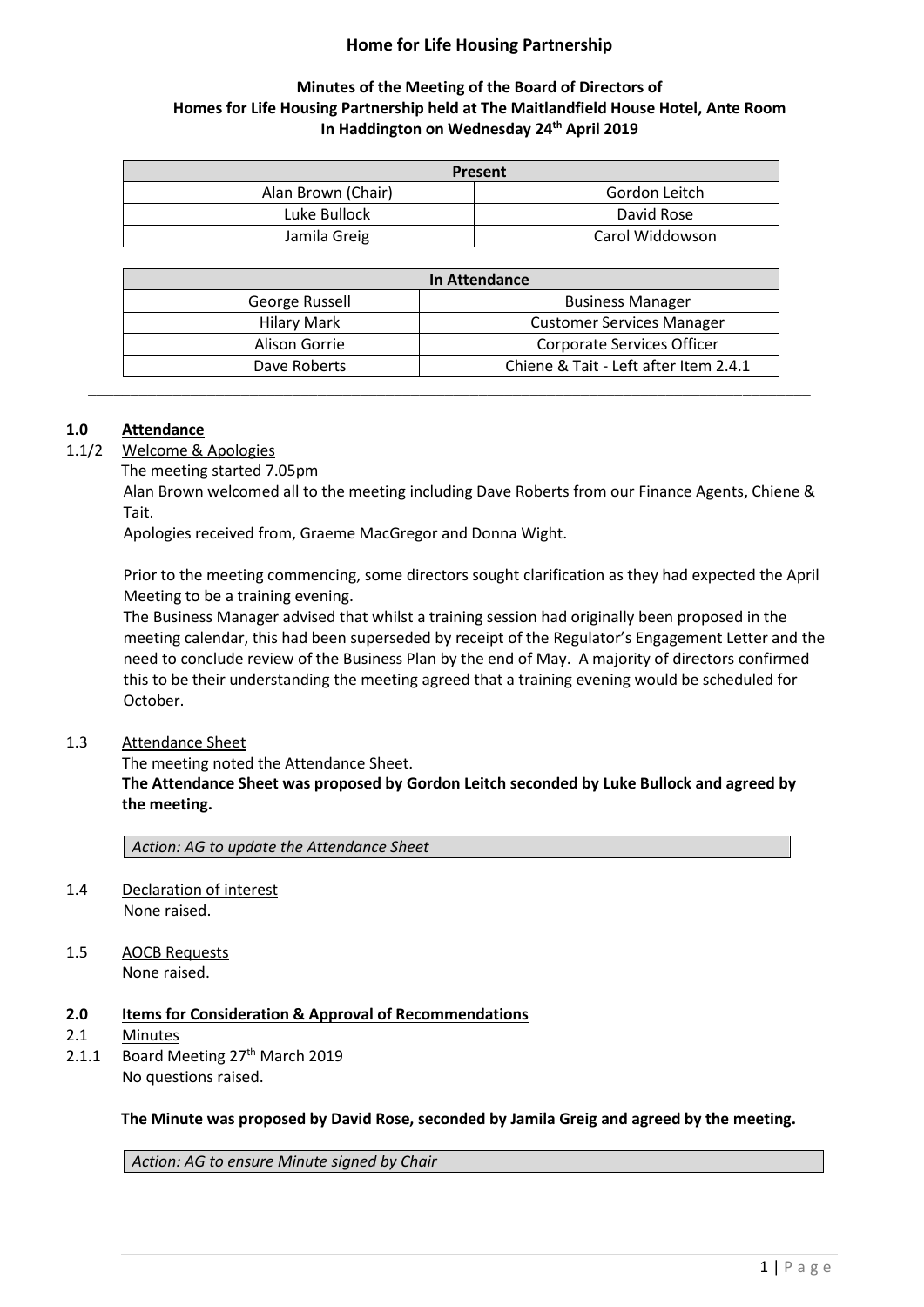# 2.2 Finance

2.2.1 EVH Pay Negotiations - Agreed 3-year deal The meeting was advised that there had been a good response from employers regards the deal with a circa 94% response rate.

### 2.3 Customer Services

2.3.1 Housing (Scotland) 2014 Act - Update on implementation timescales and Allocation Policy Changes Consultation.

The Customer Services Manager provided an update to the Board regards the Housing Act Implementation.

The meeting was asked to note that since producing the report a few more surveys had been returned there had been a few changes to the results received from consultation.

- 01: Home Ownership Agree had increased to 79%: Disagree reduced to 21%. (This question received the lowest agreement and was also subject of disagreement at the consultation meeting).
- 5: ASB Prospective Tenants had increased to 95%: Disagree reduced to 5%

Information sent out with survey advised that where we are aware somebody is a home owner, we house them if they have unmet housing needs. The Customer Services Manager cautioned against a blanket policy of excluding owners as they may have unmet needs e.g. where property can't be adapted, or their equity is insufficient to enable them to purchase suitable alternative accommodation.

The Board agreed that the onus should be on owners to demonstrate that their needs cannot be met through other options available through that ownership.

The Customer Services Manager advised that we are unable to use permissive provisions for use of Short SST's and streamlined recovery which come into force on  $1<sup>st</sup>$  May until the necessary amendments have been made to our policies to cover any proposed use of these.

## **The Board noted that the Allocations Policy and other relevant Housing Management policies will be brought back to the Board with the proposed changes for approval.**

2.3.2 New Tenancy Agreement

The Board were given a clean and tracked changed copy of the Scottish Assured Tenancy Agreement for review. Customer Services Manager advised we are unable to amend statutory content however, we are able to add to that.

The meeting was asked if there were any questions to contact the Customer Services Manager.

## **Subject to corrections the meeting approved the final draft of the amended Scottish Secure Tenancy Agreement this was proposed by Gordon Leitch, seconded by Carol Widdowson.**

*Action: HM to update Allocations Policy HM to correct typos and implement approved SST Agreement*

#### 2.4 Governance

## 2.4.1 Business Plan Review

Dave Roberts supplied the meeting with a Summary Base Case, based on 2% inflation, inflation only rent increase, 0.5% real increase for maintenance costs, 1% void losses and 1% bad debts - for 30 years to 31 March 2049, without any identified requirement for further borrowing.

He also provided sensitivity analysis showing the impact of:

- Rent Increase 0.25% above inflation
- Rent Increase 0.25% less than inflation \*
- Voids & Bad Debts both increase by 1% (above base case assumptions) \*
- Maintenance increases 1% above inflation \*
- Future Development

The meeting noted that Homes for Life is financially robust enough to deal with any of the adverse sensitivities (above marked \*) over the next ten years, and also if they all occurred at the same time.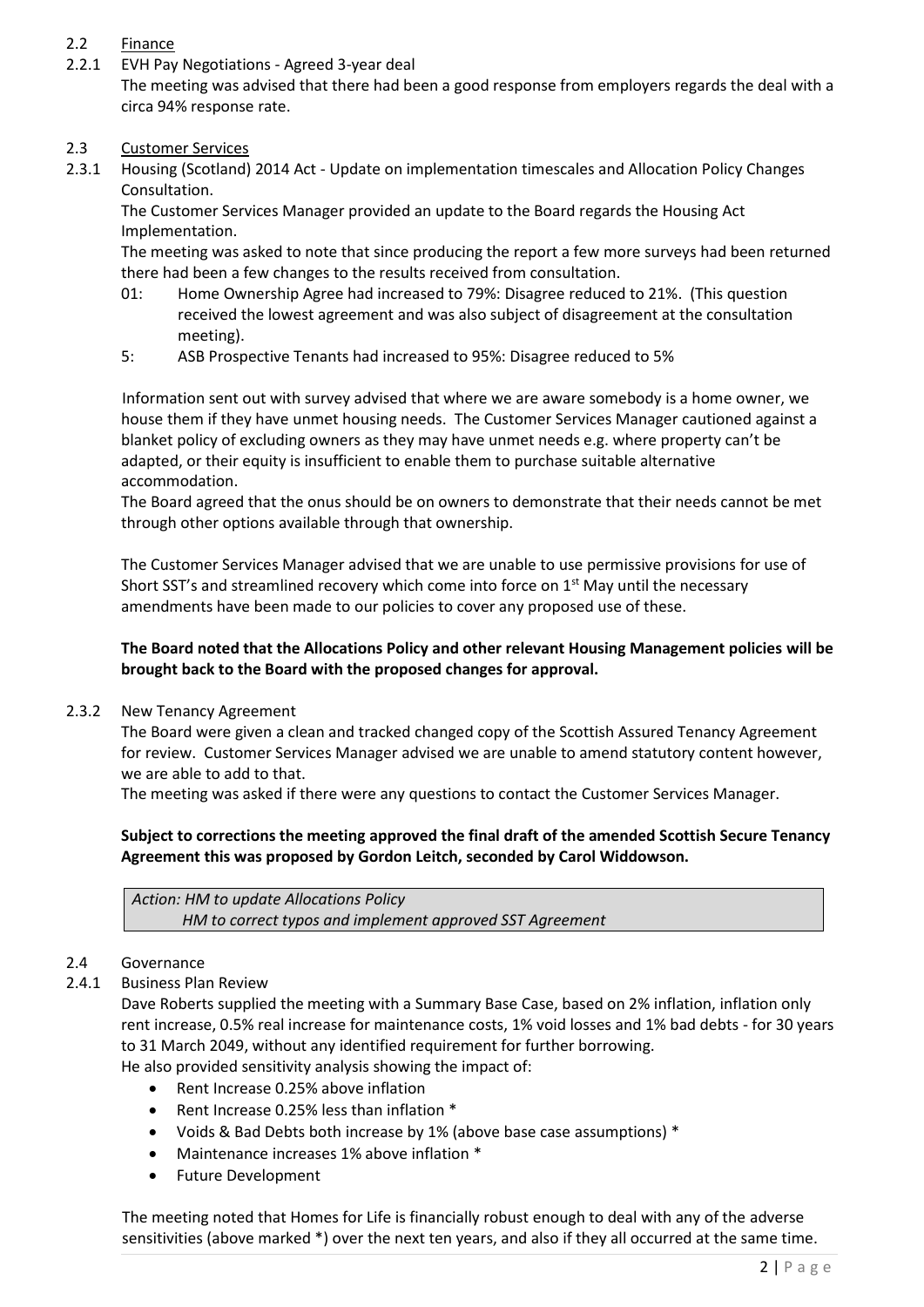However, mitigation actions would need to be taken over the longer term if maintenance costs are greater than inflation over the long term.

Dave advised that we have provided for planned maintenance and believes that forecasts have been prepared on a prudent basis. Homes for Life will be spending over £1.8m on component replacements over the next five years.

He advised inflation increases would have a positive impact and had not been included in the sensitivity testing.

The meeting asked a number of questions:

- increasing maintenance costs increases especially with Brexit on the horizon. The meeting agreed that sensitivity be rerun for higher increases - in shorter term at least.
- considering either to buy or develop this will be dependent on the number of units

Dave Roberts advised that the finance element of the business plan will be finalised with the sensitivity analysis results being restructured as discussed and sent to the Business Manager for review. He advised that the financial forecasts meet full compliance with loan covenants and that the fixed bank loan with the Nationwide will be fully paid off by April 2023.

Dave also illustrated the impact of further development; Homes for Life are keen to examine the possibility of expanding their property portfolio. Preferably, new properties could be acquired as turnkey developments in order that no development risk is undertaken as we currently have no development team. It has been assumed that the first development will be a 20 unit development in 2024/25, after repayment of our existing loan.

Dave Roberts advised that private finance of circa £1.3m would need to be taken out to fund the acquisition of the 20 unit. The meeting agreed that although the Business Plan should show our interest in further development this should not be include in the base case.

The Business Manager cautioned that EESSH2 is likely to have significant cost implications for the organisation and will need to be considered in advance of the proposed 2025 interim review date.

The meeting was informed that the narrative for the Business Plan required further updating. Dave Roberts advised that he would not be available to attend the end May Board Meeting, however he is comfortable with the figures provided.

He assured the meeting that we are taking a prudent approach and maintaining assets.

The meeting was asked if there were any further questions. None raised

Dave Roberts was thanked for his time and left the meeting.

#### *Action: GR to liaise with Chiene & Tait*

2.5 Membership Applications No membership applications

#### **3.0 Items for consideration Only**

### 3.1 Governance

3.1.1 Training

The meeting was advised that the survey carried out had identified directors' priorities for further training.

Further discussion is required, but a session will be as scheduled for end of October.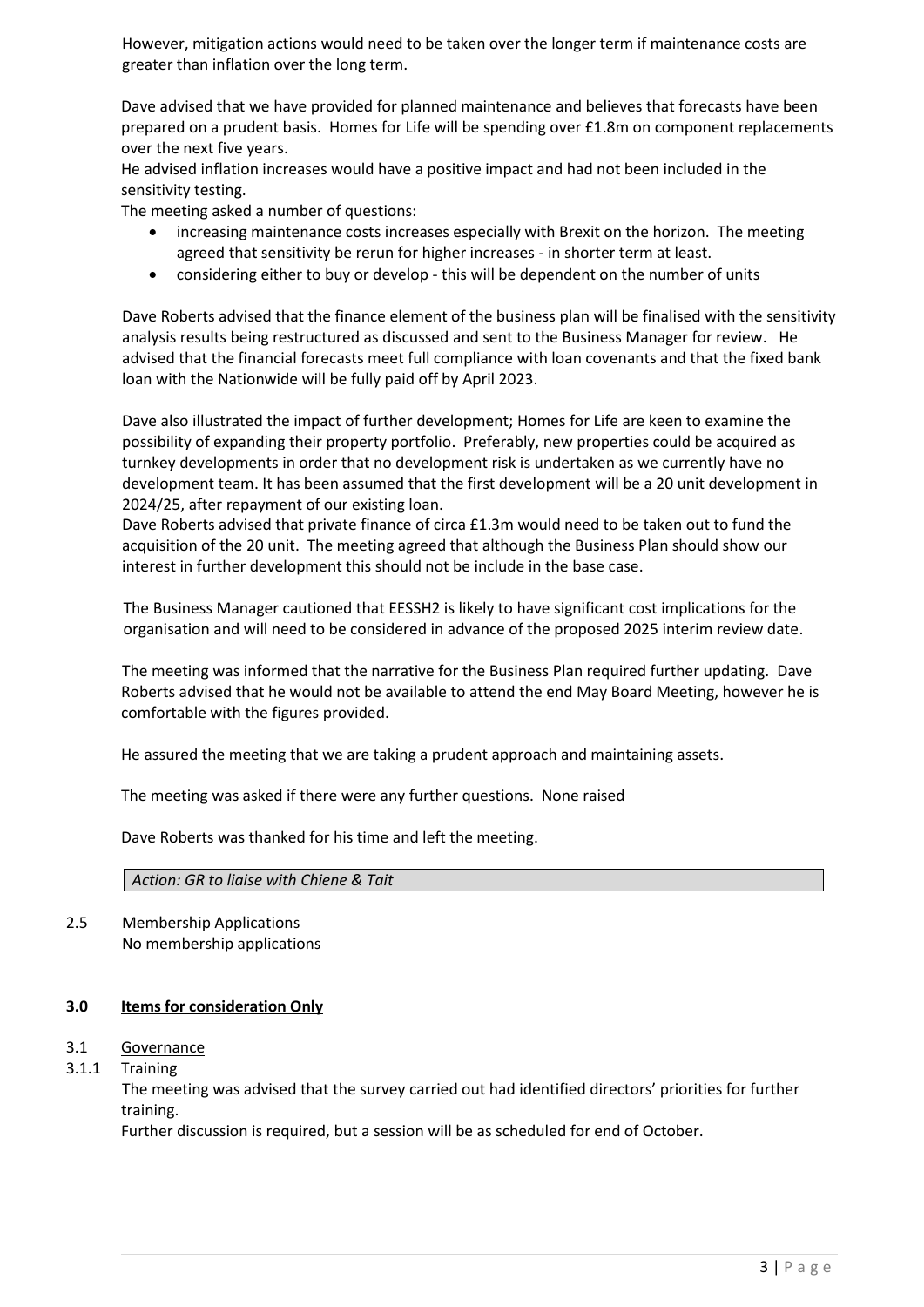# **4.0 For Noting Only**

## 4.1 Audit & Risk

## 4.1.1 External Audit - Update on Scott Moncrieff

The Business Manager advised that he had been recently informed that our external auditor is to join forces with Campbell Dallas to become part of the CogitalGroup.

At this moment in time we are unsure as to the implications this may have for Homes for Life however, it may be an advantage as it may provide a use of back room services rather than us seeing a change with frontline staff, the same people will be doing the audit and signing off.

## 4.2 Customer Services

### 4.2.1 Housing Officer

The Customer Services Manager advised that the new Housing Officer Michelle Scott will be starting with us on Monday 6<sup>th</sup> May. Directors welcomed this news.

#### 4.3 Health & Safety - Verbal Update

4.3.1 Prestonkirk House - Asbestos Management

The Business Manager advised that asbestos debris from previously removed asbestos lagging to redundant pipes has been identified in loft of flat 8.

Until specialist surveys have been carried out to all loft spaces within the main building, we must as a precaution assume that there may also be asbestos debris in these. Until surveys confirm otherwise the control of asbestos regulations require that these attics are treated as controlled spaces to which access should be taken only by authorised contractors for authorised purposes. He added that tenants, visitors and maintenance workers are not meantime at risk provided they keep out of the controlled attic spaces. Tenants have been advised accordingly.

The Business Manager stated that we have appointed specialist contractor A&C Asbestos Consultants (Specialists) to complete necessary surveys of all the attic spaces in the main building and advise on extent and management of any asbestos there. We will wait for the report to advise on what next to do.

*Action: GR to advise the Board regards results of the report* 

#### 4.3.2 Health & Safety Committee Meeting

The meeting was advised that the next H&S Committee Meeting was due to be held on Thursday 25<sup>th</sup> May, an update will be available at the May Board Meeting.

- 4.4 Regulation
- 4.4.1 Engagement Plan

The return deadline to the Regulator is  $31<sup>st</sup>$  May 2019, the Board will meet prior to this date. The Business Plan will cover the issues raised regards the Regulators concerns over 'Homes for Life's financial health'.

*Action: To meet the deadline 31st May 2019* 

- **5.0 Next Meeting -** The meeting closed at 8.36pm.
	- Next Meeting will be held on Wednesday 29<sup>th</sup> May 2019 venue to be confirmed.